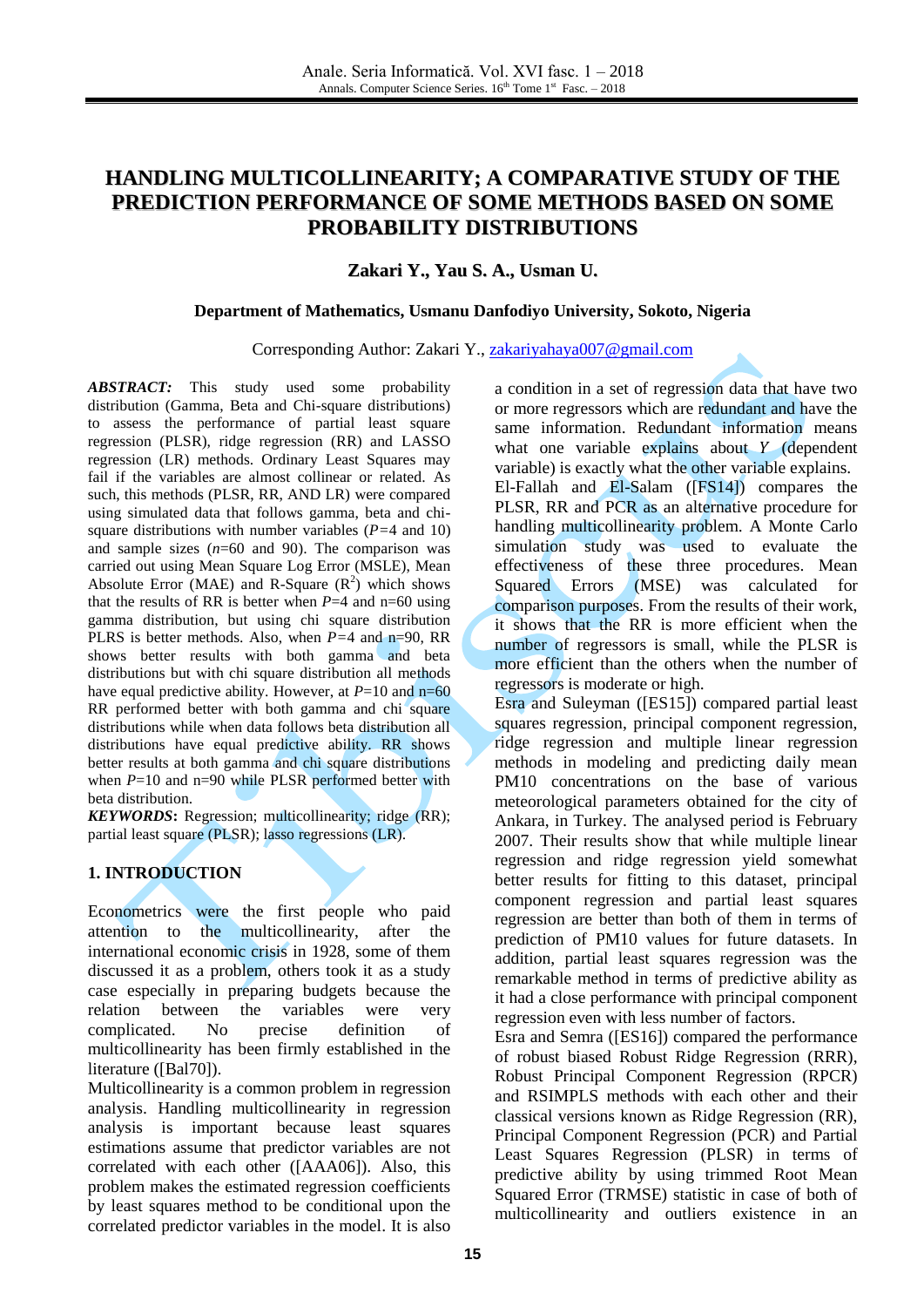unemployment data set of Turkey. Their analysis results show that RRR model is chosen as the best model for determining unemployment rate in Turkey for the period of 1985-2012. Robust biased RRR method showed that the most important independent variable affecting the unemployment rate is Purchasing Power Parities (PPP). The least important variables affecting the unemployment rate are Import Growth Rate (IMP) and Export Growth Rate (EXP). Hence, any increment in PPP cause an important increment in unemployment rate, however, any increment in IMP causes an unimportant increase in unemployment rate. Also, any increment in EXP causes an unimportant decrease in unemployment rate.

Toka ([Tok16]) compared some regression methods that handle multicollinearity such as partial least square regression (PLSR), ridge regression (RR) and principal component regression (PCR). The methods were compared by the simulation study. All results were compared with each other through MSE of their estimated beta values for different methods. The author showed that PLSR was better methods with large numbers of independent variable. Further, RR is better method when observation number and number of multicollinearity are large enough. He also, stated that PCR cannot be better method in simulation study scenarios.

Usman *et al.,* ([U+17]) used some regression techniques for prediction in the presence of multicollinearity which include: Ridge Regression (RR), Partial Least Squares Regression (PLSR) and Principal Component Regression (PCR). They investigated the performance of these methods with the simulated data that follows lognormal and exponential distributions. Hence, Mean square Error (MSE), Root Mean Square Error (RMSE), Mean Absolute Error (MAE) and Mean Absolute Percentage Error (MAPE) were obtained. And their result shows that PLSR and RR methods are generally effective in handling multicollinearity problems at both lognormal and exponential distributions.

Usman *et al.,* ([UZM17]) resort to biased regression methods which stabilize the variance of the parameter estimate and compared three biased regression methods for overcoming multicollinearity, Principal Components Regression (PCR), Partial Least Square Regression (PLSR) and Ridge Regression (RR) and used simulated data that follows normal and uniform distributions to estimate the regression coefficients by PCR, PLSR and RR methods. A comparison between the three methods were done by using symmetric loss functions like root mean square errors, mean absolute errors and mean absolute percentage errors. Based on their study, it is observed that PLSR has a lower measure of accuracy in normal distribution while RR shows better results in uniform distribution.

In this paper, the aim is to assess the performance of Ridge Regression, Partial Least Squares Regression and Lasso Regression using simulated data that follows Gamma, Beta and Chi Square Distributions.

## **2.1 METHODOLOGY**

Several methods for handling multicollinearity problem have been developed Adnan *et al.,* ([AAA06]). Some of these methods include Principal Component Regression (PCR), Partial Least Square Regression (PLSR), Ridge Regression (RR) and Lasso regression etc.

# **2.2 SIMULATION STUDY**

In this research work, Monte Carlos was performed with different levels of multicollinearity using R ([RCT16]). By following Mc Donald and Galarneau, ([DG75]), Wichern and Churchill, ([WC78]), Gibbons ([Gib81]), Kibria ([Kib03]), Arumairajan and Wijekoon ([AW14, AW15]) and Usman *et al.,*  $([U+17])$ .

Also, four sets of correlations were considered corresponding to  $\rho = 0.7, 0.8, 0.9$  and 0.99 as used by Khalaf ([Kha12]). Using the condition number,  $CN = \frac{\lambda}{2}$  $\frac{\lambda_{max}}{\lambda_{min}}$ , it can be shown that these values of will include a wide range of low, moderate and high correlations between variables. The *n* observations for the dependent variable *Y* are determined by:

$$
y_i = \beta_1 x_{i1} + \beta_2 x_{i2} + \beta_3 x_{i3} + \dots + \beta_p x_{ip} + \varepsilon_i n = 1, 2, ..., p
$$
 (1)

We simulated data that follows gamma and chi square distributions with  $P=4$ , 10 predictors variables Toka ([Tok16]) for each observations (*n* = 60 and 90) respectively. The goal is to develop a linear equation that relates all the predictor variables to a response variable. For the purpose of comparing the three methods under multicollinearity, the analysis was done using R software. Also, simulation was replicated 100 times in order to obtain the approximate distribution considered in the study in real life situation.

### **2.3 LASSO REGRESSION**

The LASSO (Least Absolute Shrinkage and Selection Operator), Tibshirani ([Tib96]) is another regularization method, but here the penalty is applied to the sum of the absolute values of the regression coefficients, the  $L_1$  norm. The penalty function is given by Pen( $\beta$ ) =  $\lambda_i \sum_{i=1}^{p} |\beta_i|$ j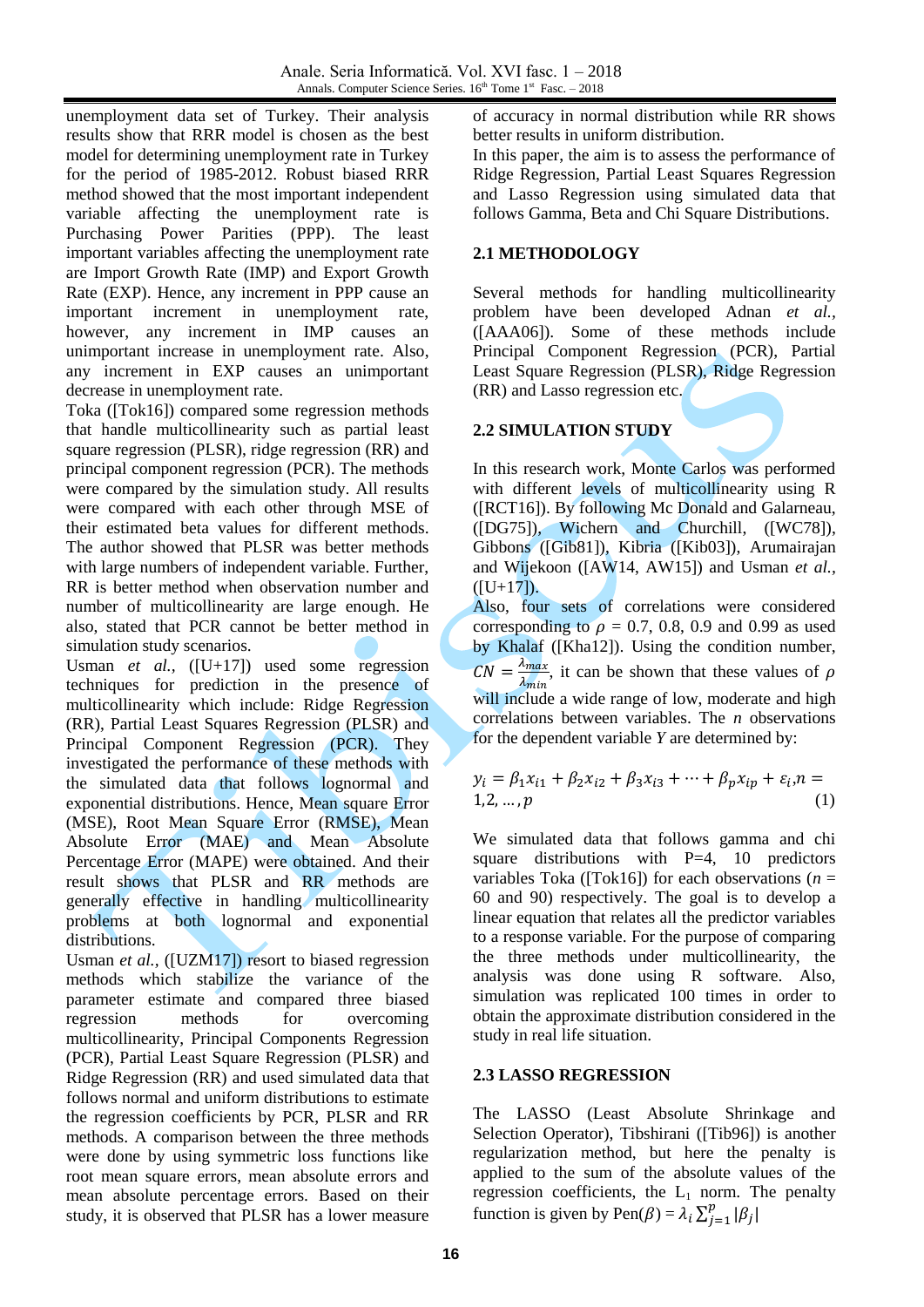The objective is to minimize

$$
\hat{\beta}_{LASSO} = argmin_{BERP} (Y - X\hat{\beta})^T (Y - X\hat{\beta}) + \lambda_i \sum_{j=1}^p |\beta_j|
$$
\n(2)

Where  $\lambda$  is a non-negative regularization parameter. Since the penalty term is no longer quadratic, there is no explicit formula for the mean squared error of the Lasso estimator.

Generally, the  $Bias(\beta_{LASSO})$  also increases as the tuning parameter  $\lambda$  increases. While the variance,  $Var(\beta_{LASSO})$  decreases.

#### **2.4 PARTIAL LEAST SQUARES REGRESSION**

The PLSR searches for a set of components (called latent vectors) that performs a simultaneous decomposition of  $X$  and  $Y$  with the constraints that this components explain as much as possible the covariance between  $X$  and  $Y$ . In this method, the component is extracted from which the rest of the components are extracted in such a way that they are uncorrelated (orthogonal). How this algorithm functions will now be described to show. Component is defined as:

$$
t_i = W_{11}X_1 + W_{12}X_2 + \dots + W_{ij}X_j
$$
 (3)

Where,  $X_j$  are the explanatory variables, Y is the dependent variables.

The  $W_{ij}$  is the coefficient:

$$
W_{ij} = \frac{cov(X_j, Y)}{\sqrt{\sum_{j}^{p} cov(X_j, Y)^2}}, j=1, 2, 3...p
$$
 (4)

From which it can be deduced that in order to obtain  $W_{ij}$  the scalar product  $(X_i, Y)$  must be calculated for  $each/ = 1, 2...P$ .

Calculating the second component is justified when the single component model is inadequate i.e. when the explanatory power of regression is small and another component is necessary. The second component is denoted by  $t_2$  and it will be a linear combination of the regression residues of  $X_i$ variables on components  $t_1$  instead of the original variables. In this way, component orthogonality is assured. To do this, the residual for the single component regression must be calculated which will be,

$$
e_1 = Y - \hat{Y} = Y - \beta_1 t_1
$$

with

$$
\beta_1 = \frac{\operatorname{cov}(y_i, t_i)}{\|t_1\|^2} \tag{5}
$$

The second component is obtained as:

$$
t_2 = W_{21}e_{11} + W_{22}e_{12} + \dots + W_{2p}e_{1p} \tag{6}
$$

With

$$
W_{2j} = \frac{cov(e_{ij}, e_1)}{\sqrt{\sum_{j}^{p} cov^{2}(e_{ij}, e_1)}}, j=1, 2, 3...p
$$
 (7)

The residuals  $e_{ij}$  are calculated by computing the simple regression of  $x_j$  ont<sub>1</sub>,

 $X^*_{j} = \alpha_j t_j$ ,  $j = 1, 2, ..., p$  therefore,

$$
e_{ij} = X_j - X^* = X_j - \alpha_j t_j \tag{8}
$$

Where, the estimators of the regression coefficients have been calculated thus:

$$
\alpha_j = \frac{cov(x_j, t_1)}{\|t_1\|^2} \tag{9}
$$

Now with  $e_i$  and  $e_{ij}$ , only the scalar products have to be computed  $cov(e_i, e_{ij})$ , for  $j = 1 \dots P$ , to be able to compute  $t_2$ .

To construct subsequent components, the same steps are performed as for the two previous components. This iterative procedure is continued until the number of components to be retained is significant.

#### **2.5 RIDGE REGRESSION**

When multicollinearity exists, the matrix  $X'$  X, where X consists of the original regressors, becomes nearly singular. Since  $Var(\beta) = \delta^2(X'X)^{-1}$  and the diagonal elements of  $(X'X)^{-1}$  become quite large, this makes the variance of  $\beta$  to be large. This leads to an unstable estimate of  $\beta$  when OLS is used. Consider the following regression model:

$$
Y_i = \beta_1 x_1 + \beta_2 x_2 + \dots + \varepsilon \tag{10}
$$

Where,  $\beta_1$ ,  $\beta_2$ ,  $\beta_3$  etc. are the parameters of the model and  $\varepsilon$  are random terms.

Also, standardize data by subtracting each  $x$ observation from its corresponding mean and dividing by its standard deviation i.e.  $\frac{\lambda_i}{\sqrt{n}}$ 

Arrange the predictors into convenient matrix. Suppose we have n observations of k predictors, this will be a  $n \times k$  matrix x. And arrange the key parameters into a  $\beta$ . So that viewing the response variable as an n-vector, our model becomes:

$$
y = x\beta + \varepsilon \tag{11}
$$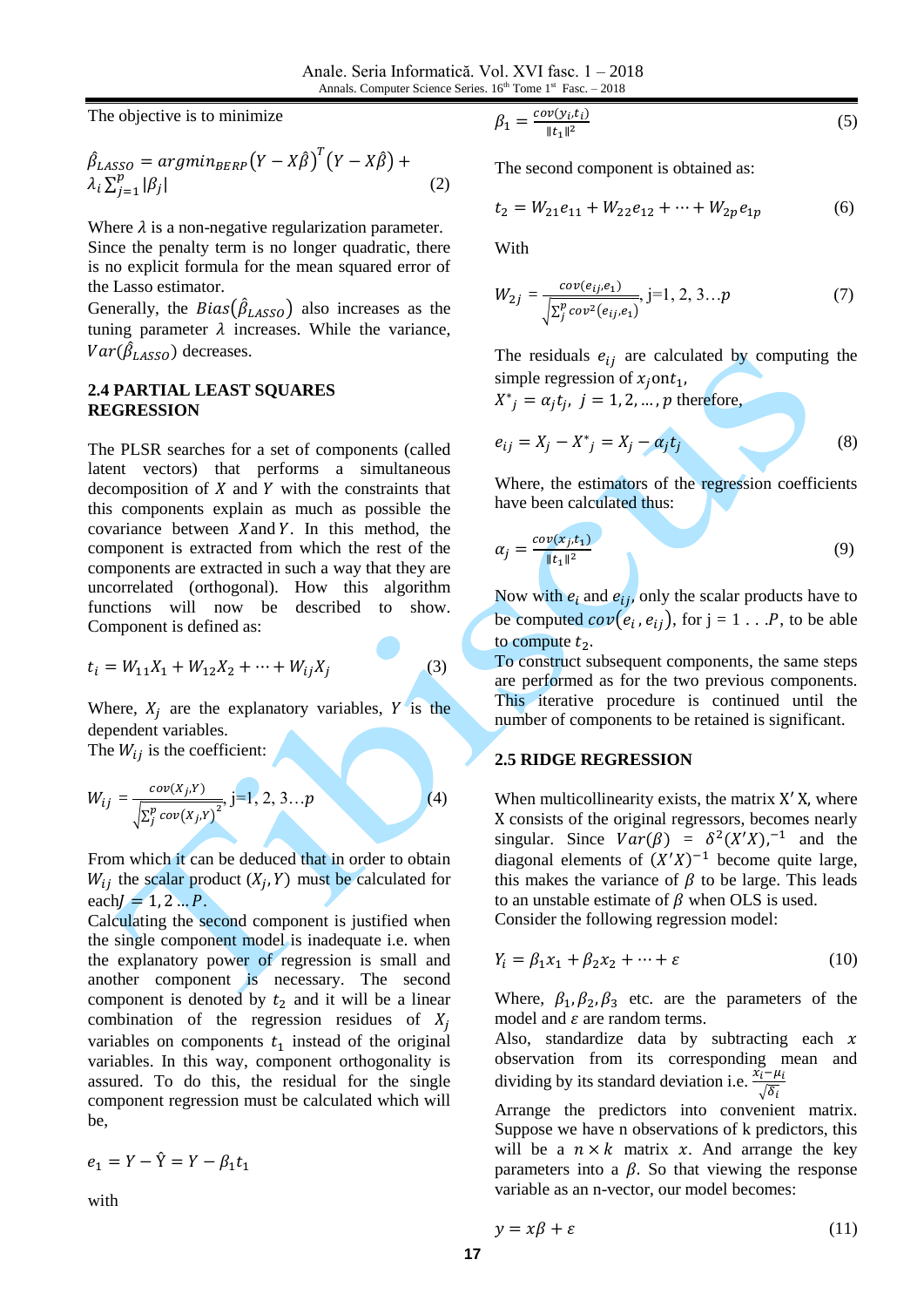Where,  $\varepsilon$  is now a vector of the random noise in the observed data vector

Note: the least square parameter  $\beta_{LS}$  can be estimated by finding the parameter values which minimized the sum square residuals i.e.

$$
SSR = \sum (Y - X\beta)'(Y - X\beta).
$$

The solution turns out to be a matrix equation,

$$
\hat{\beta} = (X'X)^{-1}X'Y\tag{12}
$$

Where,  $X'$  is the transpose of the matrix X.

According to Hoerl and Kennard ([HK70]), the potential instability in using the least squares estimator could be improved by adding a small constant  $\lambda$  to the diagonal entries of the X'X marix before taking its inverse. The result is the Ridge regression estimator

$$
\hat{\beta} = (X'X + \lambda I)^{-1}X'Y
$$
\n(13)

Where *I* is the  $p \times p$  identity matrix and  $X'X$  is the correlation matrix of independent variables values of lambda lie in the range (0 and 1). When  $\lambda = 0$ ,  $\beta_{RIDGE}$  becomes  $\beta_{OLS}$ . Obviously, a key aspect of ridge regression is determining what the best value of the constant that is added to the main diagonal of the matrix  $X'X$ should be to maximize prediction. There are many procedures for determining the best value. The simplest way is to plot the values of each  $\beta_{RIDGE}$  versus  $\lambda$ . The smallest value for which each ridge trace plot shows stability in the coefficient is adopted ([Mye90]).

# **3. EVALUATION OF PERFORMANCE MEASURES**

The validity test of the considered methods was evaluated by means of the estimated regression parameters  $\hat{\beta}$ . These values indicate to what extent the slope and intercept are correctly estimated. According to the value of Mean Square Log Error (MSLE), Mean Absolute Error (MAE), R-Square  $(R<sup>2</sup>)$ . that is close to zero, the slope and intercept are correctly estimated. The results of the performance measures are listed in the tables below:

**Table 1: MSLE of LR, RR and PLSR when P=4 and n=60**

| $\cdots$    |                                  |            |          |  |  |
|-------------|----------------------------------|------------|----------|--|--|
| Regression  | <b>Probability Distributions</b> |            |          |  |  |
|             | Chi Square<br>Beta<br>Gamma      |            |          |  |  |
| LR          | 0.54113                          | 8.34561    | 2.167892 |  |  |
| <b>RR</b>   | 0.53982*                         | $0.09312*$ | 1.990815 |  |  |
| <b>PLSR</b> | 0.59923                          | 0.59309    | 1.98776* |  |  |

Table 1 shows the results of Mean Square Log Error (MSLE) of the biased regression methods. It revealed that RR has minimum error under gamma and beta distributions. That is RR has higher predictive power compared to LR and PLSR in these distributions while PLSR has higher predictive power over both LR and RR when data follows chi square distribution. In summary, RR performed better under gamma and beta distributions. And PLSR is better in chi square distribution.

| Table 2: MSLE of LR, RR and PLSR when P=4 and |
|-----------------------------------------------|
| $n=90$                                        |

| Regression  | <b>Probability Distributions</b> |             |            |  |  |
|-------------|----------------------------------|-------------|------------|--|--|
|             | Gamma                            | <b>Beta</b> | Chi Square |  |  |
| LR.         | 4.15214                          | $0.14997*$  | 2.479848   |  |  |
| <b>RR</b>   | 1.13257*                         | 0.56174     | 2.482757   |  |  |
| <b>PLSR</b> | 6.61317                          | 0.98311     | 2.479466*  |  |  |

From Table 2, it shows that RR has the least values in gamma distribution than both LR and PLSR, when data follows beta distribution LR is the more efficient over both RR and PLSR and also, under chi square distribution PLSR has the minimum error then both LR and RR.

| Table 3: MAE of LR, RR and PLSR when P=4 and |  |
|----------------------------------------------|--|
| $n=60$                                       |  |

| Regression | <b>Probability Distributions</b> |            |            |  |  |
|------------|----------------------------------|------------|------------|--|--|
|            | Gamma                            | Beta       | Chi Square |  |  |
| LR         | 0.91037                          | 0.51774    | 13.99083   |  |  |
| <b>RR</b>  | $0.50010*$                       | 0.220456   | 13.62415   |  |  |
| PL SR      | 5.50016                          | $0.22039*$ | 13.62365*  |  |  |

The result obtained from Table 3 revealed that Ridge Regression (RR) has minimal error under gamma distribution. Also, in beta and chi square distributions PLSR is the more efficient. However, it shows that both only RR performed better in gamma distribution PLSR also performed better in both beta and chi square distributions.

**Table 4: MAE of LR, RR and PLSR when P=4 and n=90**

| Regression  | <b>Probability Distributions</b> |            |            |  |  |
|-------------|----------------------------------|------------|------------|--|--|
|             | Gamma                            | Beta       | Chi Square |  |  |
| $L_{\rm R}$ | 4.31415                          | 10.13464   | 1.32001*   |  |  |
| <b>RR</b>   | 0.53827*                         | $0.15664*$ | 9.93310    |  |  |
| <b>PLSR</b> | 6.03829                          | 2.15688    | 18.50231   |  |  |

From the results presented in Table 4 Ridge Regression (RR) performed better than both Lasso Regression (LR) and Partial Least Squares Regression (PLSR) under gamma and beta distributions, while LASSO Regression (LR) performed better in chi square distribution than Ridge Regression (RR) and Partial Least Squares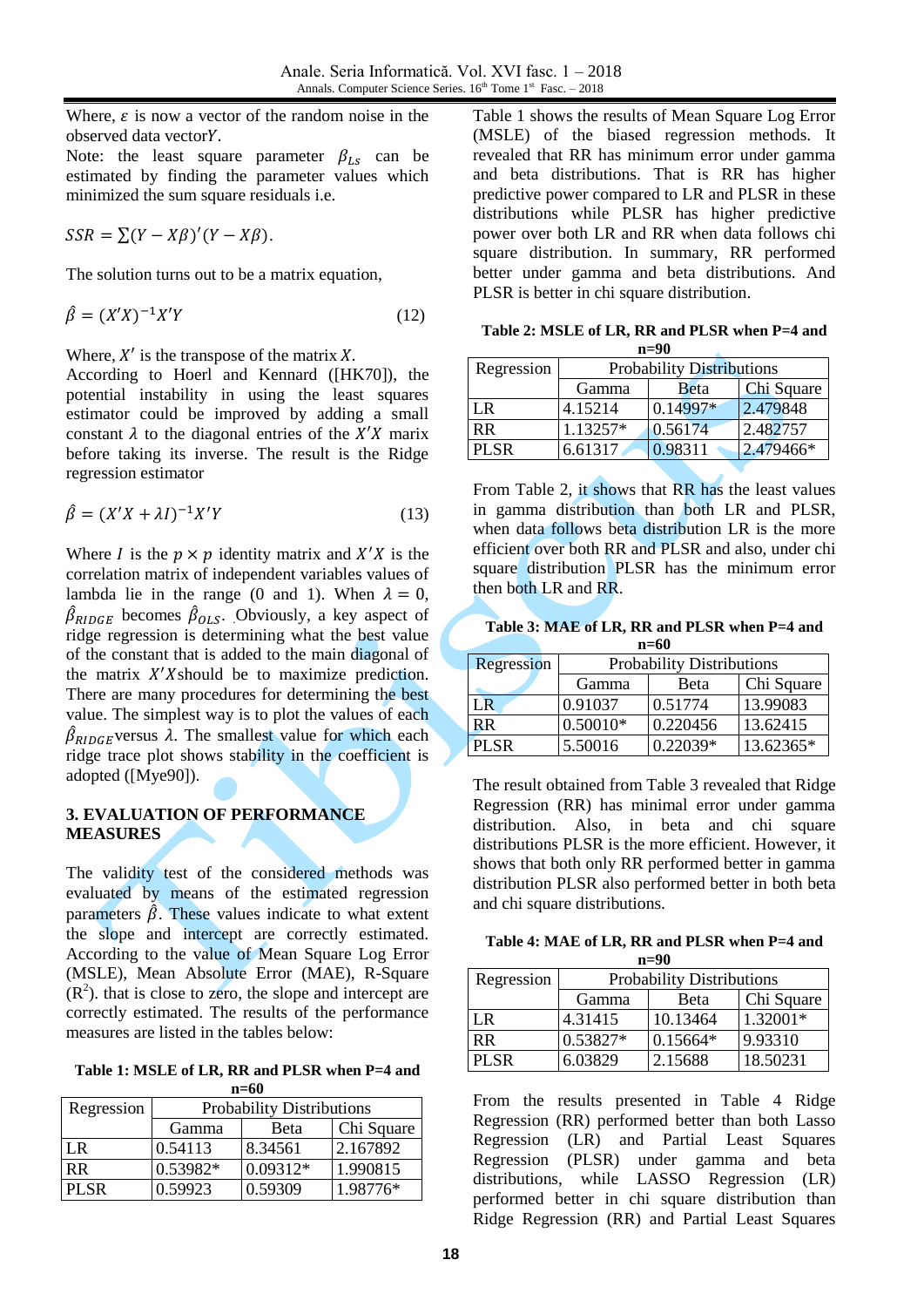Regression (PLSR). Thus, RR is better under gamma and beta distributions, and also, LR is better when data follows chi square distribution.

| Table 5: $R^2$ of LR, RR and PLSR when P=4 and n=60 |  |  |  |  |  |
|-----------------------------------------------------|--|--|--|--|--|
|                                                     |  |  |  |  |  |

| Regression  | <b>Probability Distributions</b> |            |            |  |  |  |
|-------------|----------------------------------|------------|------------|--|--|--|
|             | Gamma                            | Beta       | Chi Square |  |  |  |
| LR          | $0.02819*$                       | $0.05853*$ | $0.02477*$ |  |  |  |
| <b>RR</b>   | 0.03052                          | 0.06899    | 0.06667    |  |  |  |
| <b>PLSR</b> | 0.09180                          | 0.20775    | 0.07746    |  |  |  |

Table 5 represents  $R^2$  (R- Square) of LASSO Regression (LR), Partial Least Squares Regression (PLSR) and Ridge Regression (RR). The results revealed that Lasso Regression (PCR) has minimum error under gamma, beta and chi square distributions, This means that, there is higher predictive power observed compared to Partial Least Squares Regression (PLSR) and Ridge Regression (RR) under these distributions. However, LR performed better under gamma, beta and chi square distributions.

**Table 6: R<sup>2</sup> of LR, RR and PLSR when P=4 and n=90**

| Regression  | <b>Probability Distributions</b> |         |            |  |  |
|-------------|----------------------------------|---------|------------|--|--|
|             | Gamma                            | Beta    | Chi Square |  |  |
| LR.         | $0.00201*$                       | 0.08859 | 0.13471    |  |  |
| <b>RR</b>   | 0.01638                          | 0.08811 | $0.08811*$ |  |  |
| <b>PLSR</b> | 0.08807                          | 0.26518 | 1.98122    |  |  |

Table 6 which shows the values of  $R^2$  when P=4 and n=90. It revealed that Lasso Regression (LR) has minimum error under gamma distribution. This means that, there is higher predictive power observed compared to Partial Least Squares Regression (PLSR) and Ridge Regression (RR) under gamma distribution, while Ridge Regression (RR) has minimum error under beta and chi square distributions than LASSO Regression (LR) and Partial Least Squares Regression (PLSR). However, LR performed best under gamma distribution while RR is the best under beta and chi square distributions.

**Table 7: MSLE of LR, RR and PLSR when P=10 and n=60**

| Regression  | <b>Probability Distributions</b> |           |            |  |  |  |
|-------------|----------------------------------|-----------|------------|--|--|--|
|             | Gamma                            | Beta      | Chi Square |  |  |  |
| LR.         | 15.46718                         | 10.74506  | 5.66001    |  |  |  |
| <b>RR</b>   | 9.46836*                         | 10.11358* | $0.55281*$ |  |  |  |
| <b>PLSR</b> | 19.46713                         | 16.78518  | 11.87111   |  |  |  |

Table 7 represents Mean Square Log Error (MSLE) of Lasso Regression (LR), Partial Least Squares Regression (PLSR) and Ridge Regression (RR). The results revealed that Ridge Regression (RR) has minimum error under gamma, beta and chi square

distributions, This means that, there is higher predictive power observed compared to Partial Least Squares Regression (PLSR) and LASSO Regression (LR) under those distributions. However, RR performed better under gamma, beta chi square distributions.

**Table 8: MSLE of LR, RR and PLSR when P=10 and n=90**

| Regression  | <b>Probability Distributions</b> |            |          |  |  |
|-------------|----------------------------------|------------|----------|--|--|
|             | Gamma                            | Chi Square |          |  |  |
| LR.         | 21.03623                         | 6.03049    | 9.11401  |  |  |
| <b>RR</b>   | 13.03634                         | 2.89217*   | 9.08934* |  |  |
| <b>PLSR</b> | 4.96546*                         | 5.546193   | 1.91891  |  |  |

Table 8 shows that Partial Least squares Regression (PLSR) has minimum error under gamma distribution, This means that, there is higher predictive power observed compared to LASSO Regression (LR) and Ridge Regression (RR) gamma distribution, while Ridge Regression (RR) has minimum error under in both beta and chi square distributions.

**Table 9: MAE 0f LR, RR and PLSR when P=10 and n=60**

| Regression  | <b>Probability Distributions</b> |            |            |  |  |  |
|-------------|----------------------------------|------------|------------|--|--|--|
|             | Gamma                            | Beta       | Chi Square |  |  |  |
| LR          | 0.51204                          | 0.24000    | 1.76542*   |  |  |  |
| RR          | 0.51144                          | 0.23652    | 2.89200    |  |  |  |
| <b>PLSR</b> | $0.51142*$                       | $0.23645*$ | 1.90408    |  |  |  |

From Table 9, the results shows that Partial Least Squares Regression (PLSR) has minimum error under both gamma and beta distributions, this means that, there is higher predictive power observed compared to LASSO Regression (LR) and Ridge Regression (RR) under those distributions, while Lasso Regression (LR) has minimum error under chi square distribution.

**Table 10: MAE of LR, RR and PLSR when P=10 and n=90**

| Regression  | <b>Probability Distributions</b> |            |            |  |  |  |
|-------------|----------------------------------|------------|------------|--|--|--|
|             | Gamma                            | Beta       | Chi Square |  |  |  |
| I R         | 0.66478                          | 0.77729    | 6.23015    |  |  |  |
| <b>RR</b>   | $0.66392*$                       | 0.23725    | 0.31900*   |  |  |  |
| <b>PLSR</b> | 0.66409                          | $0.23505*$ | 1.97061    |  |  |  |

Table 10 shows that Ridge Regression (RR) has minimum error under both gamma, chi square distributions, this signifies that, there is higher predictive power observed compared to Partial Least Squares Regression (PLSR) and LASSO Regression (LR), while in beta distribution Partial Least Squares Regression (PLSR) has minimum error.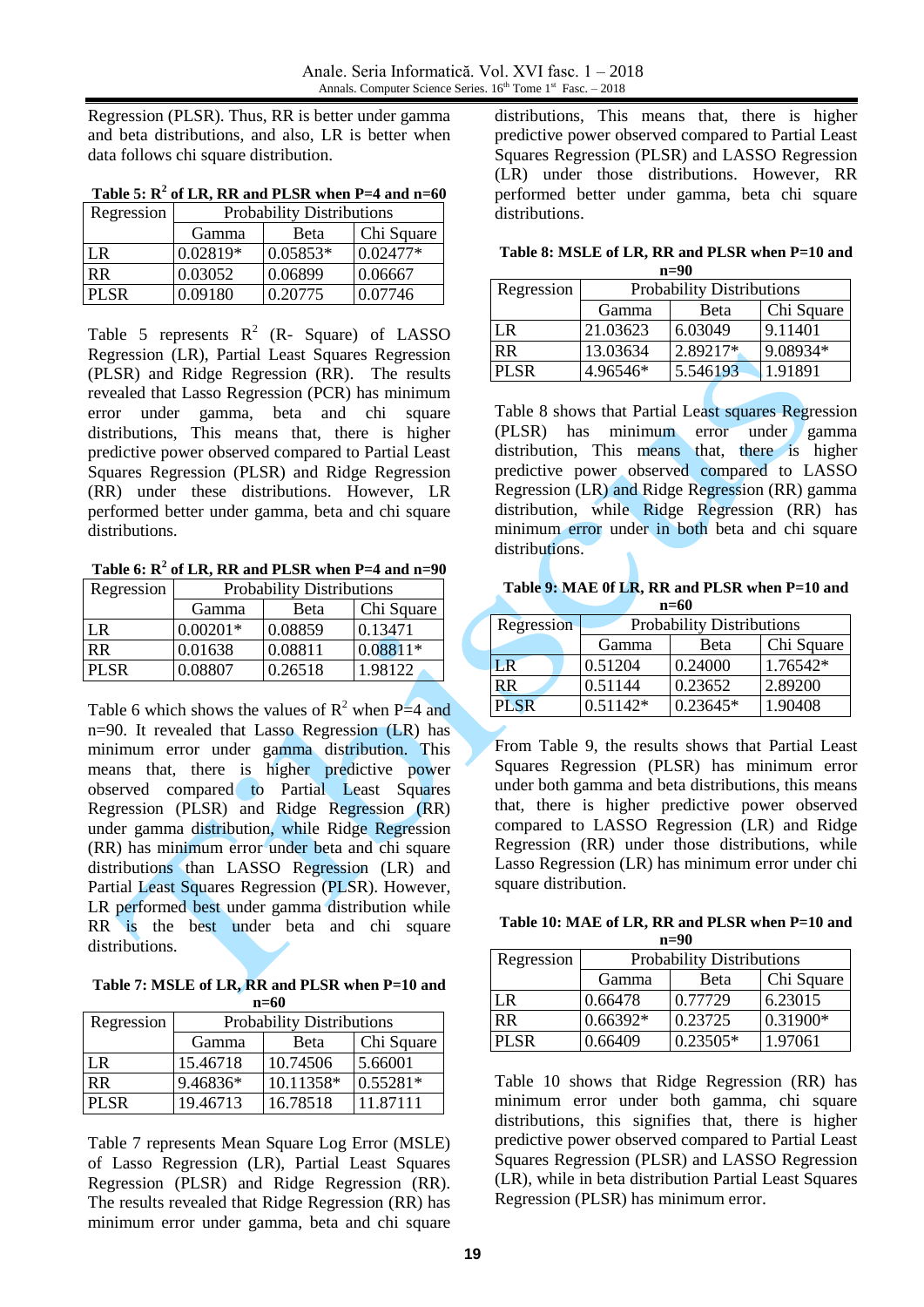| $n=60$     |                                  |            |            |  |  |  |
|------------|----------------------------------|------------|------------|--|--|--|
| Regression | <b>Probability Distributions</b> |            |            |  |  |  |
|            | Gamma                            | Beta       | Chi Square |  |  |  |
| LR         | 2.18105                          | $0.08623*$ | 0.98990    |  |  |  |
| <b>RR</b>  | 0.18048*                         | 0.09355    | $0.30562*$ |  |  |  |
| PL SR      | .62261                           | 2.83804    | 1.08611    |  |  |  |

**Table 11: R<sup>2</sup> of LR, RR and PLSR when P=10 and** 

Table 11 shows that Ridge Regression (RR) has predictive ability in both gamma and chi square distributions than both PLSR and LR. The results also revealed that when data follows beta distribution LASSO Regression performed better than PLSR and LR.

**Table 12: R<sup>2</sup> of LR, RR and PLSR when P=10 and n=90**

| Regression | <b>Probability Distributions</b> |          |            |
|------------|----------------------------------|----------|------------|
|            | Gamma                            | Beta     | Chi Square |
| I R        | 1.00923                          | 0.95861  | 1.09812*   |
| <b>RR</b>  | $0.09321*$                       | 0.99089  | 1.10101    |
| PL SR      | 0.83872                          | 0.87895* | 1.96711    |

From Table 12 which presents the results of  $\mathbb{R}^2$  of LASSO Regression (LR), Partial Least Squares Regression (PLSR) and Ridge Regression (RR). The results shows that Ridge Regression (RR) has minimum error under gamma distribution, This means that, there is higher predictive power observed compared to Partial Least Squares Regression (PLSR) and LASSO Regression (LR), while Partial Least Squares Regression (PLSR) has minimum error under beta distribution. Also, when data follows chi square distributions LASSO regression is the most efficient.

### **4. CONCLUSION**

In this research work, we compared three biased regression methods namely Lasso, Ridge and Partial Least Squares Regressions when there exists multicollinearity problem in the response variables. Also, we used Mean Square Log Error, Mean Absolute Error and R-Square  $(R^2)$  as a predictive ability. From the results of the analysis, we concluded that at  $P=4$  and  $n=60$ , Ridge Regression is the most efficient when data follows gamma distribution but when follows beta distribution none of the methods dominate each other (i.e. the methods have equal performance). Also, when data follows chi square distribution PLSR is the most efficient. At  $P=4$  and  $n=90$ , RR shows better result in both gamma and beta distributions while in the chi square distribution all methods have predictive ability. Furthermore, at P=10 and n=60, RR performed better in both gamma and chi square distributions while none of the methods dominate each other

when data follows beta distribution and lastly, at  $P=10$  and n=90, RR shows result when data follows gamma and chi square distributions while at the beta distribution PLSR performed better.

### **REFERENCES**

- [AW14] **Arumairajan S., Wijekoon P.** *Improvement of Ridge Estimator when Stochastic Restrictions are Available in the Linear Regression Model.* Journal of Statistical and Econometric Methods, 3. 35-48, 2014.
- [AW15] **Arumairajan S., Wijekoon P.** *Optimal Generalized Biased Estimator in Linear Regression Model.* Open Journal of Statistics, 5, 403-411, 2015.
- [AAA06] **Adnan N., Ahmad M. H., Adnan R.** *A Comparative Study on some Methods for Handling Multicollinearity Problems.* Matematik. 22(2): 109-119, 2006.
- [Bal70] **Balsely H. L.** *Quantitative Research Method Business and Economics.* Random House Publisher, New York, 1970.
- [DG75] **Mc Donald G. C., Galarneau A.** *A Monte Carlo Evaluation of some Ridge Type Estimators.* Journal of American Statistical Association, 70, 407-416. http;//.dx.doi.org/10.1080/01621459.19 75.10479882, 1975.
- [ES15] **Esra P., Suleyman G.** *The Comparison of Partial Least Squares Regression, Principal Component Regression and Ridge Regression with Multiple Linear Regression for Predicting PM10 Concentration Level Based on Meteorological Parameters.* Journal of Data Science. 13(4): 663- 691. 29, 2015.
- [ES16] **Esra P., Semra T.** *The Comparison of Classical and Robust Biased Regression Methods for Determining Unemployment Rate in Turkey: Period of 1985-2012.* Journal of Data Science. 14(4): 739-768, 2016.
- [FS14] **El-Fallah M., El-Salam A.** *A Note on Partial Least Squares Regression for Multicollinearity (A Comparative*